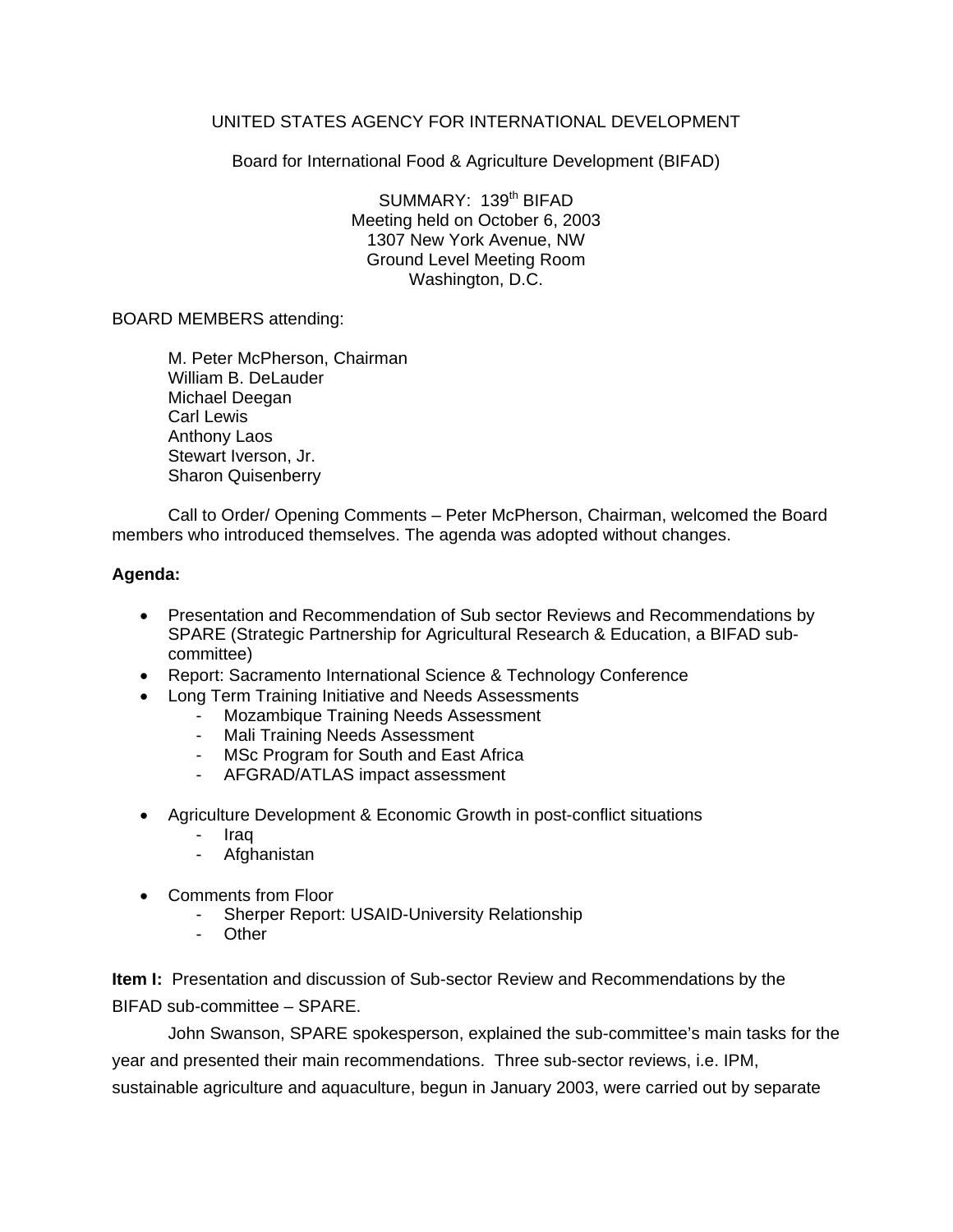three-person panels of experts. The results were presented in several public meetings and recommendations incorporated into their reports. SPARE then identified common themes and developed cross-cutting recommendations. The main recommendations are:

- 1. Increased communications with our partners, both in the university community and the donor community, NGOs and other like-minded groups.
- 2. Seek innovative, efficient means to implement educational programs with other partners.
- 3. That the impact assessment task force, composed of USAID, IARC, and university staff from the CRSPs and other university representatives, try to design a standardized database/ program for use for better planning and implementation of our development programs. The objective is a better sharing of information.
- 4. USAID should take the lead in the integration of biotechnology efforts to solve development problems.
- 5. Include more marketing research with the "science" research, i.e. crop production, livestock, and policy.
- 6. That the Pond Dynamics/ Aquaculture CRSP be extended to complete its ten-year cycle.
- 7. That a panel of US and IARC scientists identify potential synergies between the IARCs and USAID's bilateral programs in agriculture and natural resources management.
- 8. That CRSPs strengthen and improve linkages with IARCs, NGOs, and the private sector to expand the impact of research and to enhance capacity building.
- 9. That the official CRSP guidelines (1989) be revised to modernize and to reflect changes in Title XII legislation and Agency reorganization.
- 10. That an agriculture sector program review be conducted by USAID within the context of the Agency's new agriculture strategy and guided by the amended Title XII legislation. Rationale: SPARE discovered, while conducting the sub-sector reviews, that due to the lack of a well defined broader context for CRSP research, it was very difficult to judge the relative importance of each sub-sector.
- 11. That all CRSP management entities be re-competed on normal ten-year cycles.
- 12. That the re-competition process begins with the IPM and the SANREM CRSPs using as the pilots for all the CRSPs -the Leader with Associate (LWA) cooperative agreement mechanism.

John Swanson made a point of clarification on the use of the LWA mechanism by stating that it was created to engage USAID field missions more actively and give them easier access to Washington and regionally based programs. SPARE felt this was an important consideration due to the fact that every year more and more of the Agency's resources are channeled through field missions. The Agency sees the LWA as a more user friendly way of linking partners from the US with the field missions.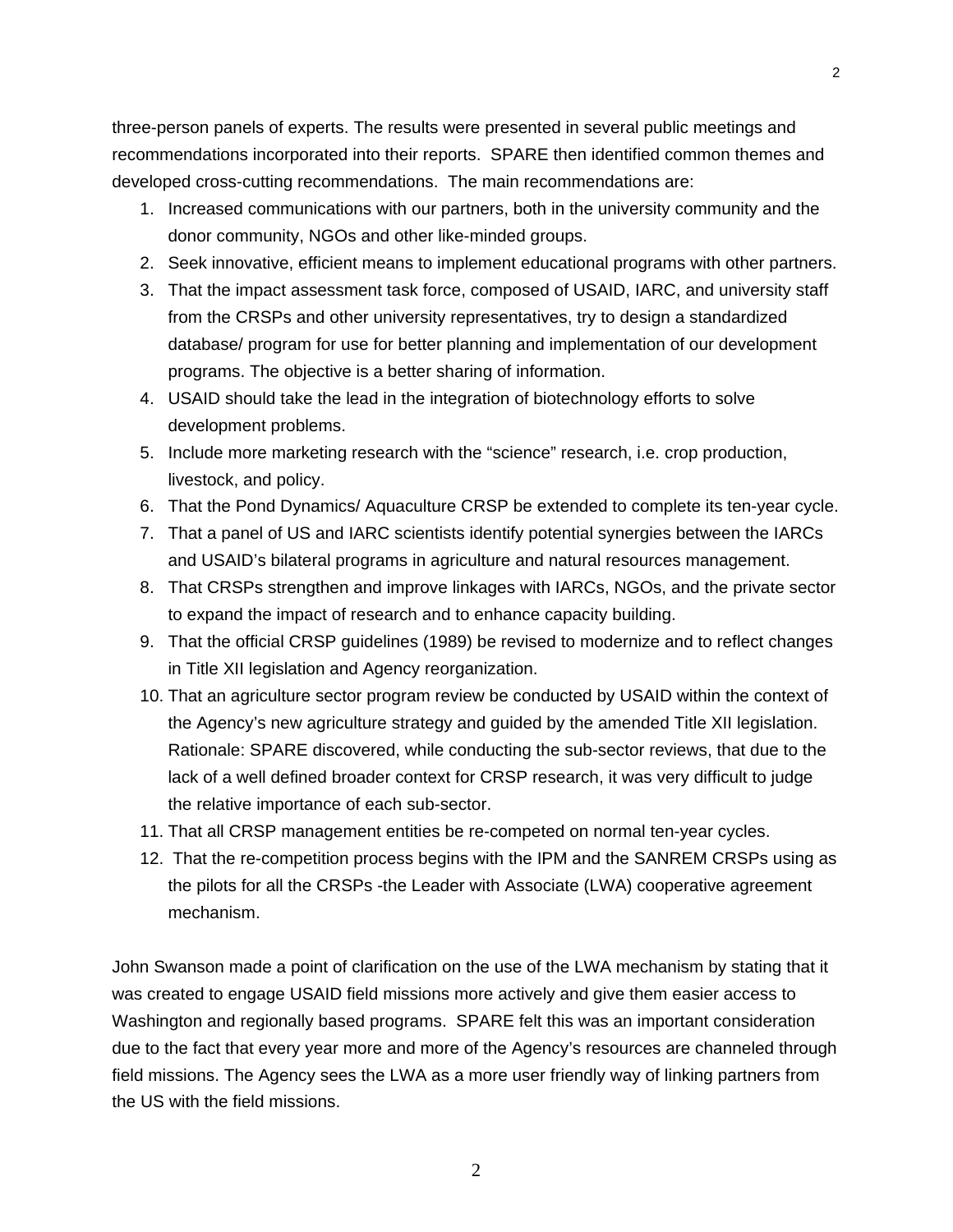Mr. Swanson lastly shared remarks regarding SPARE's main accomplishments. During the last three years, SPARE has:

- Reviewed six CRSPs
- Organized and led completion of three sub-sector reviews
- Chaired an university stakeholder meeting on the USAID Agriculture Strategy
- Completed two special studies, i.e. Strengthening University & IARC relationships, and CRSP Transaction and Costs of Operations.

Some issues that were raised included:

- The heavy focus on CRSPs while the mandate is much broader
- The heavy workload of SPARE conflicted with part-time nature of the membership.
- Number of members vs. responsibilities of SPARE
- Need for continued transparency/ open meetings.

Important Future agenda:

- Need to conduct other type of reviews and analyses of field programs, research programs and linkages with all Agency agricultural programs.
- Need for increased interaction with other Agency partners such as the National Academy of Science, National Science Foundation, the State Department and many others.
- Need to re-evaluate SPARE's charter, i.e. its relation to BIFAD and the Board of Agriculture.

Following SPARE's report, the Board decided, that in this meeting, to deal only with the recommendations and issues relating to the call for re-competition at ten years and the pilot use of the Leader with Associate mechanism for the IPM and SANREM CRSPs. The remaining recommendations will be considered at future meetings.

The Chairman then asked John Yohe, as the representative of the CRSP Council, to speak to the issues on the table.

Dr. Yohe began by pointed out that in the 25 or so years of CRSP activity, there have been some changes in management entities (ME). An example was the internal decision to move the ME of the Soils CRSP. He stated that CRSP ME offices are usually very small so the transaction costs of moving the ME from one university to another should be considered. CRSP research budgets are very modest and it takes time to build collaborative research linkages and MOUs with host country institutions. The CRSP ME universities value the need for competition in the management of the programs, but cautioned BIFAD to consider the costs. Right now

3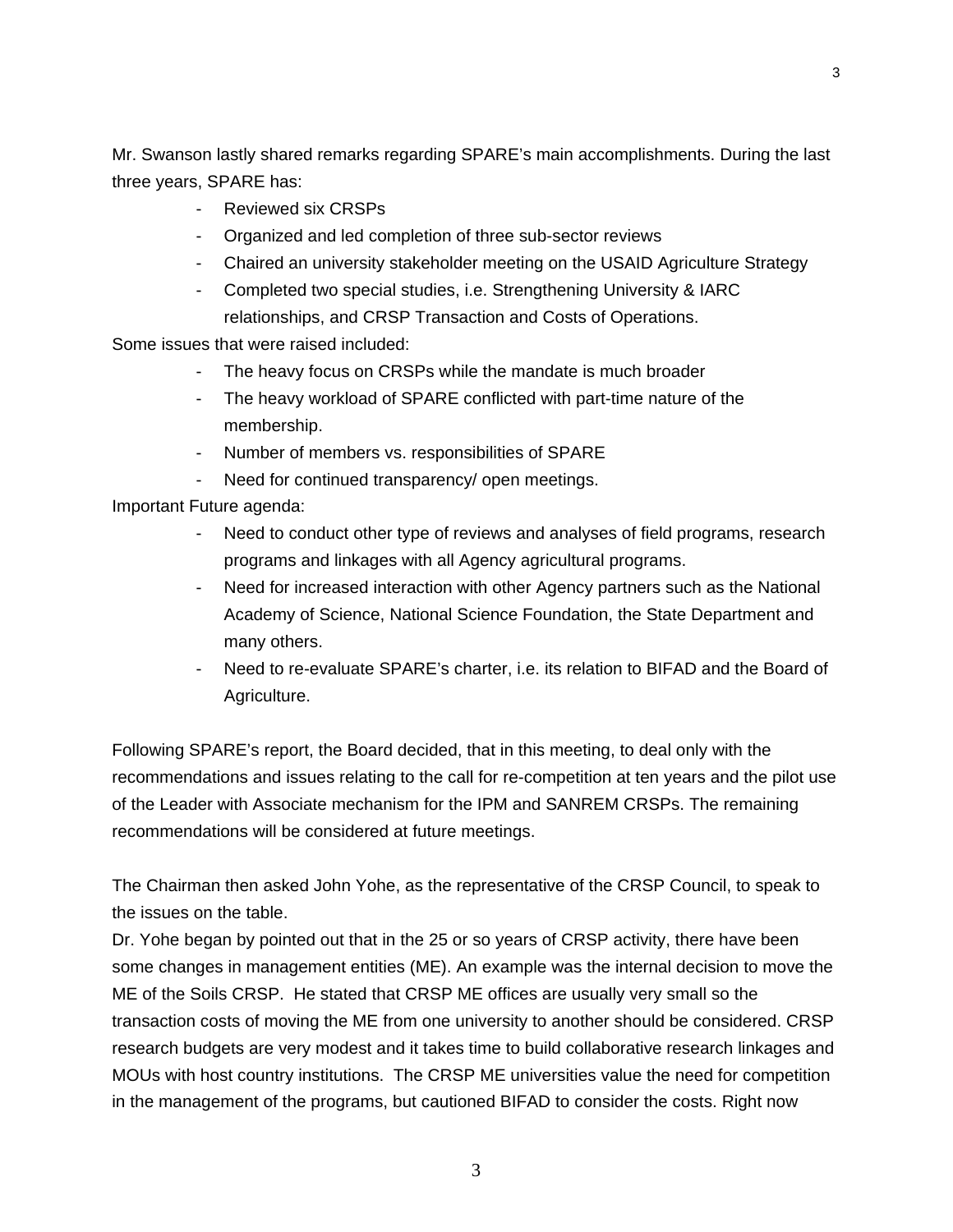throughout the land grant system, there is something like 50 US universities involved in CRSP activities. From these universities, there is a relatively small core group able to go out and develop the needed linkages with universities and institutions in the developing countries.

The Chairman opening the floor for discussion. Following quite a lot of debate and sharing of opinions, the Board voted and accepted the following resolution:

"In response to the recommendations received from the 1 October 2003 SPARE meeting, and in recognition of the tension between the need for continuity as well as the requirement of innovation, BIFAD resolved at their 6 October 2003 meeting:

- 1. That USAID will "pilot" the use of the Leader with Associate procurement mechanism for the IPM and SANREM CRSPs and will compete for the Management Entity (ME) for those two CRSPs. The criteria for selection of the ME will be completed and agreed to by the BIFAD before the competition is announced. Further, that the CRSP Guidelines will be revised with a presumption that all CRSP management entities will be recompeted in a ten year cycle. The concept of ten-year competition will be reviewed in connection with the revision of the guidelines. The competition every ten-year will be only for the ME and that consideration will be given for continuing promising research within the CRSPs. There is no presumption that the grants of the consortium will be changed solely because of change in the ME.
- 2. The above resolution, i.e. #1, is made with the recognition that USAID notes for the record that any Associate grant/cooperative agreement coming from USAID field Missions will be additive to the funds normally counted toward meeting Congressional earmarks for the CRSPs.
- 3. That BIFAD accepts the report and thanks SPARE for their hard work.

**Item II:** Report on Iraq: Peter McPherson briefly reported on his 5 months in Iraq working on economic policy. He pointed out that USAID has a significant opportunity to take part in meeting the huge training requirements, much of which needs to be done in-country or in neighboring countries. A proposal has been developed by a number of US universities to assist the universities of Iraq with several hundred million dollars of inputs. It is to be yet determined to what extent these proposals will be funded.

**Item III:** Observations by Tony Laos on the June 2003 International Science and Technology conference held in Sacramento, CA: The objective of the well-attended Conference was to assess the role of science and technology in raising the productivity in the developing world.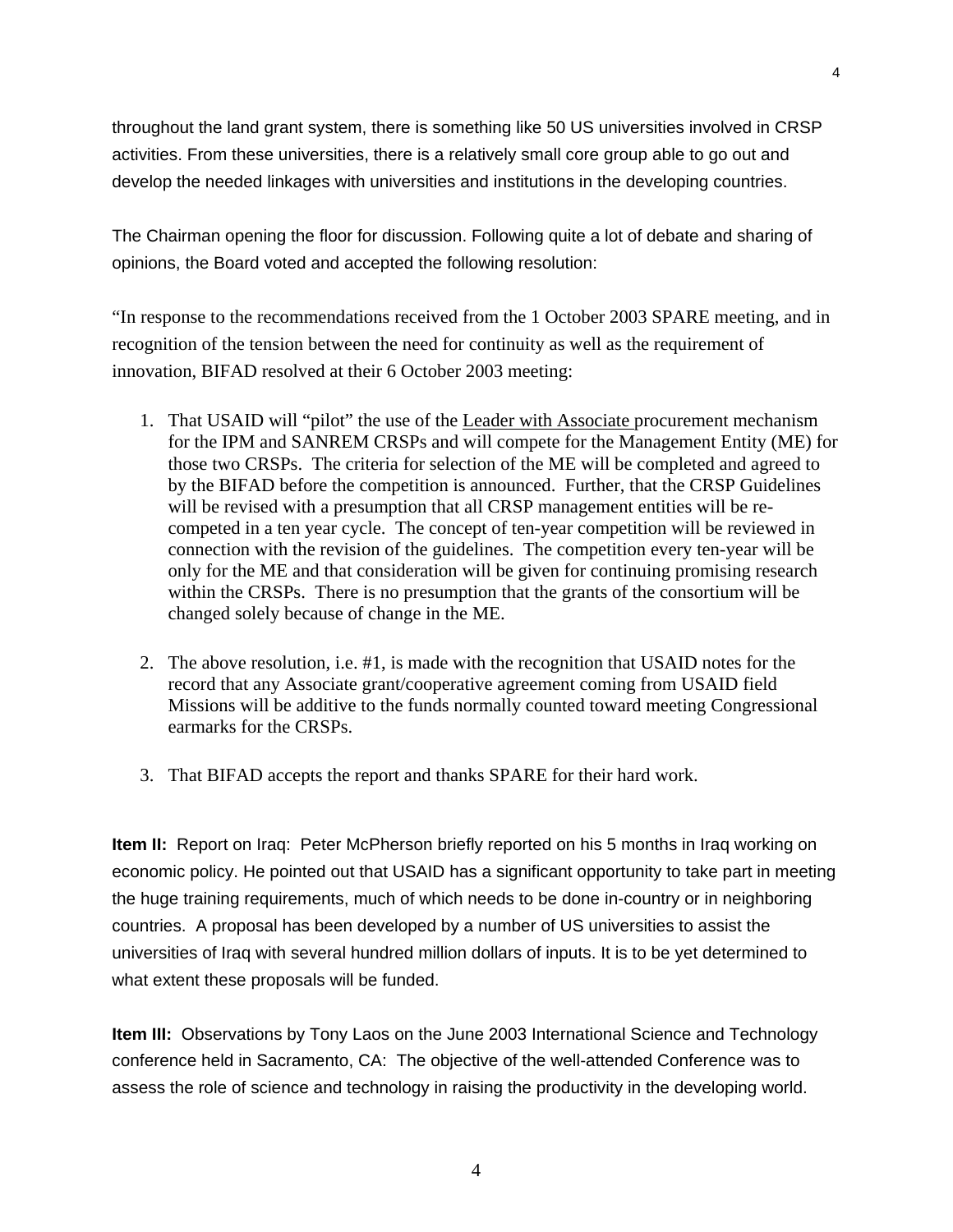The wide range of topics ranged from soil and water management to food packaging and processing with a heavy emphasis on biotechnology. A main theme was that new, upcoming technologies must not be held hostage by special interest groups, but must be let free. Conclusions focused on the need to harness information making it assessable to all farmers at the working level. Other conclusions dealt with the need for additional research and the importance of building partnerships between NGOs and industry.

5

**Item IV:** Tony Laos' trip to Afghanistan: The trip was sponsored by the Future Harvest Consortium, a group working to rebuild the agricultural sector and restore food security in the country. Their goals are to improve rural livelihoods through community-based, market-oriented production interventions. They strive to enhance food production by harnessing the best science and utilizing widespread partnerships through seed production schemes and the introduction of new varieties.

Like all visitors to Kabul, Mr. Laos was struck by the nearly complete destruction and disintegration of the infrastructure that has resulted from 20 years of civil unrest, four years of drought and the war of liberation. The current situation is a complete depletion of productive capacity despite Afghanistan's long history of prosperous agriculture. However, activities are beginning, such as the \$150 million Rebuilding Agricultural Markets Program (RAMP) that will be addressing the constraints of lack of knowledge and financial resources and the deteriorated rural infrastructure. ICARDA, the international agricultural research center in Syria, has an ambitious farmer training program.

Comments from the floor raised the issue of poppy production. It was emphasized that donors need to remain engaged in assisting the country to rebuild its agriculture in order to give the farmers viable options to poppy production. There has been a recent meeting by the World Bank and IMF with a large delegation from Afghanistan on this very topic. The message was, "Donors must stay engaged and follow through with their promised resources - because of the poppy."

Other comments spoke of efforts by Afghanistan's neighbors assisting with roads and ports, establishing new border posts to facilitate exports and imports, thus demonstrating their interest in a stable Afghanistan.

**Item V:** Update on document on Review of the USAID-University Relationship. It was announced that the final draft of the report authored by Kenneth Sherper are available for download from the BIFAD website. The BIFAD Chair proposed that the Board University members (minus the Chair) would work with USAID to review the multiple recommendations in the report and be ready to report at the next BIFAD meeting.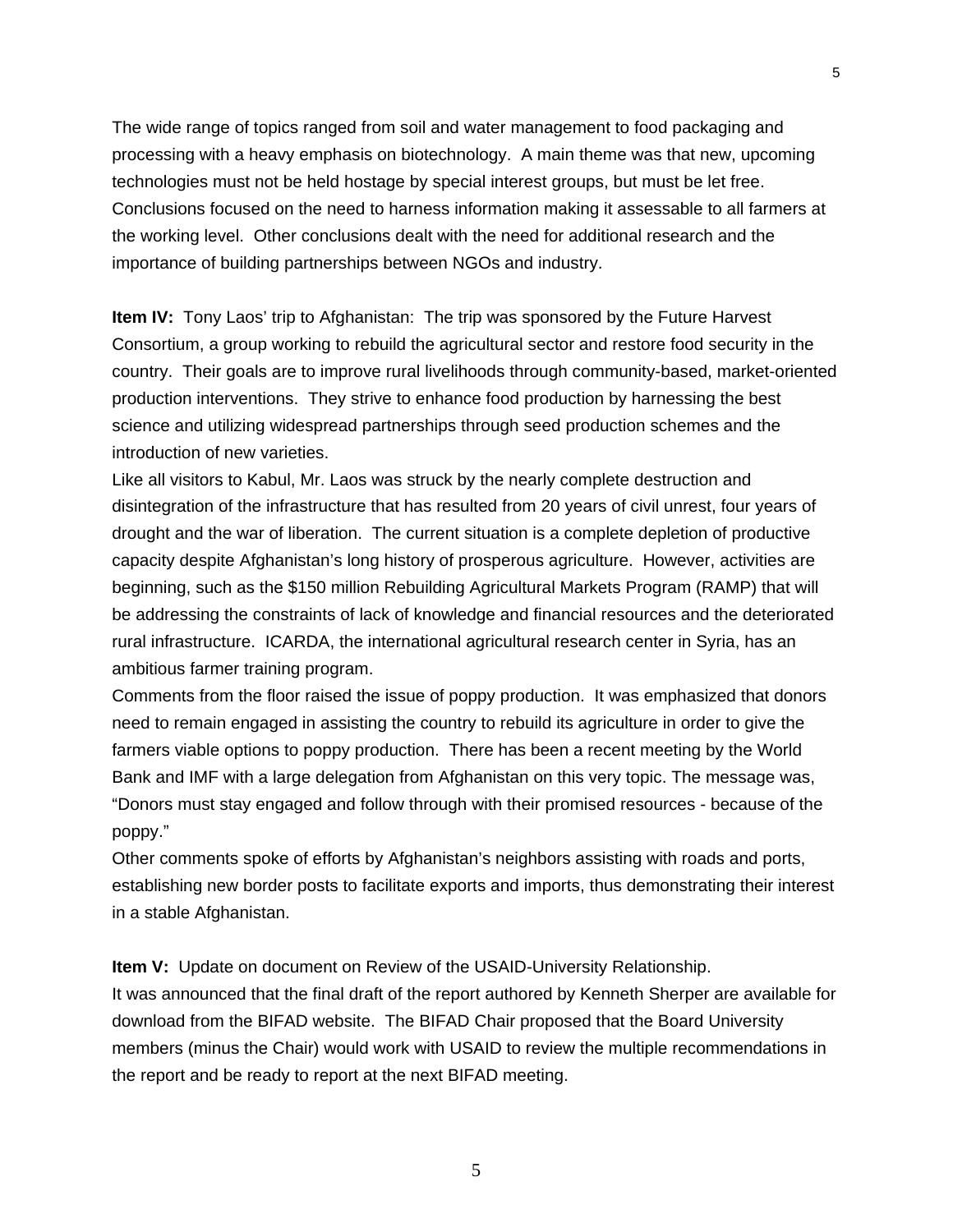**Item VI:** Agricultural Long Term Training Proposal: Art Love advised the meeting that bound hard copies of the revised proposal titled Renewing USAID Investment In Global Long-Term Training and Capacity Building In Agriculture and Rural Development were available and electronic copies can be downloading from the BIFAD web page. The Proposal recommends that early efforts to encourage the Agency to increase support for higher education can be accomplished by partnering with Initiative to End Hunger in Africa (IEHA) programs in their target countries. This has resulted in BIFAD working with IEHA contractors to put together Training Assessment teams for three of the target countries. The two teams, who have completed the field work for their Assessments, i.e. Mozambique and Mali, presented their reports:

**Mozambique:** Ms. Ann Skelton, Development Associates Inc, who led the four person team effort that included BIFAD member, Mr. Tony Laos, to Mozambique, gave the report. Ms. Skelton stated the objectives of the study as, "to conduct an assessment of human capacity needs in the agricultural sector, to review both agriculture and agro-business, and to review the graduate level agricultural education needs." The team tried to coordinate their assessment findings with a local stakeholder group and to remain constant with the strategy of the USAID Mission to Mozambique. Both Ms. Skelton and Mr. Laos emphasized that, in Mozambique, Portuguese is widely spoken and English is not - a fact that must be considered in the recommendations. Some of their impressions/ findings were:

- The stakeholder group expressed concerns that recommendations must be applicable to the realities of Mozambique.
- Due to the limited communication current among the staff of agricultural extension, agricultural research and the NGOs; a more formal mechanism for sharing the research results is needed.
- The agricultural input supply by the private sector is nearly non-existent.
- In the government research agency, there is a low level of formal training and education. Only about 4-5% has masters and PhD degrees.
- Because of the predominance of Portuguese, training programs may consider Brazil or Portugal as sites.
- Another option for a training site is the EARTH University in Costa Rica, Central America as they have a well recognized course in "Community outreach and extension".
- For quick starts, new programs with US Agricultural Universities that have already established linkages may be considered.

Although the above comments appear somewhat negative, all in all, despite the many problems and low conditions in Mozambique, the team came away feeling very positive with the potential for strengthening agricultural institutions.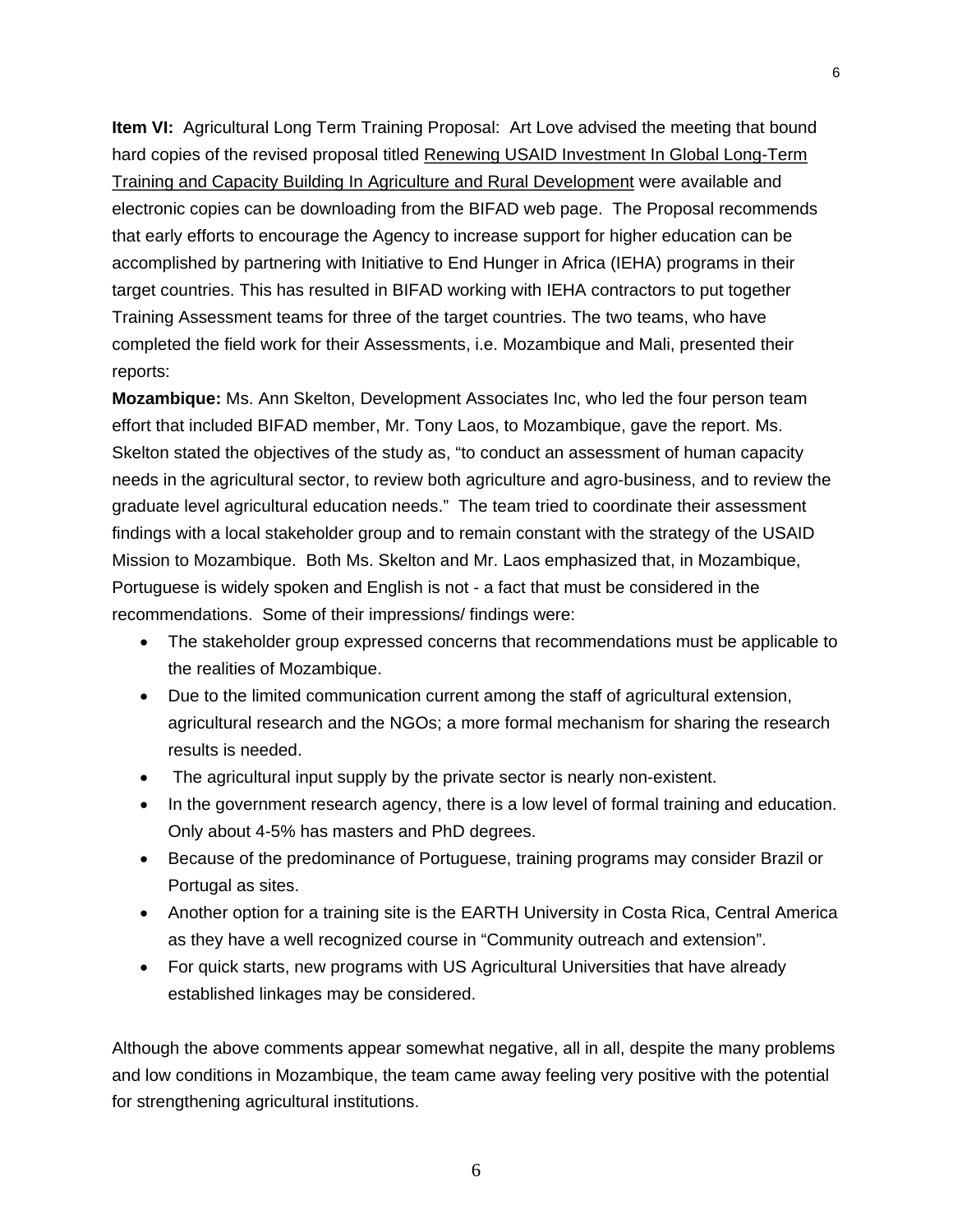**Mali:** Dr. William DeLauder, BIFAD member who served on the Assessment team to Mali, presented a brief commentary on the Assessment stating that he had only just returned two days ago from Mali. Mali is a poor country, landlocked and in the midst of the relatively dry Sahel. Mali has only had about 12 years of democratic rule but is considered a very stable country politically and committed to the free enterprise system and to democratic principles. The Team was composed of two Americans and two high level Malians, a fact that opened many doors for the team. Many Malian government officials, staff from the major units involved in teaching, research and extension and representatives from the private sector were interviewed. Also the Team held a stakeholders forum with about 50 people from the same groups. Some of the impressions and findings were:

- Biotechnology and irrigation/water resources are near the top of the list of training priorities.
- There is clear division among those trained in English speaking institutions and those trained in French or Soviet institutions.
- Any English training that would need to be done could be accomplished in Mali.
- USAID has made some investments in terms of internet access Cyber cafes are throughout Bamako, the capitol of Mali.
- The Team will recommend that the Government of Mali put together a blue-ribbon committee to study the Malian higher education structure.
- At the Team's meeting with the AFGRAD graduates, the problem was raised that the US graduate degree is not valued as high as those from Europe or from the Soviet system.

The speaker concluded by stating that the Team came away convinced that Mali has great potential for rising to the next level and investments in higher education and capacity building will be key. Mali is doing good work in the areas of plant breeding, veterinary medicine and in GIS. Another promising area is malaria research which is supported by a sort of sandwich program with the Univ. of MD. This group is turning out some outstanding high-quality work.

**Item VII:** Curt Nissly introduced the following two program presentations that are potential partners and/or provide lessons learned for the BIFAD training initiative.

**East/Central/South African M Sc program in Agricultural Economics:** Ms. Rajul Pandya-Lorch from IFPRI described this program that is driven by, developed by, and owned by a consortium of 16 national universities in 12 countries in east, central, and southern Africa. It is basically a collaborative master's program in agricultural and applied economics. Over the past year, the 16 departments came together to plan and validate at the national level this innovative program. IFPRI is a facilitating agency along with Rockefeller and several other donors, including USAID. The program will attempt to address the problems similar to those outlined in the BIFAD report, i.e. to build up the human resource capacity to a level that high-level economics training can soon be offered in the region.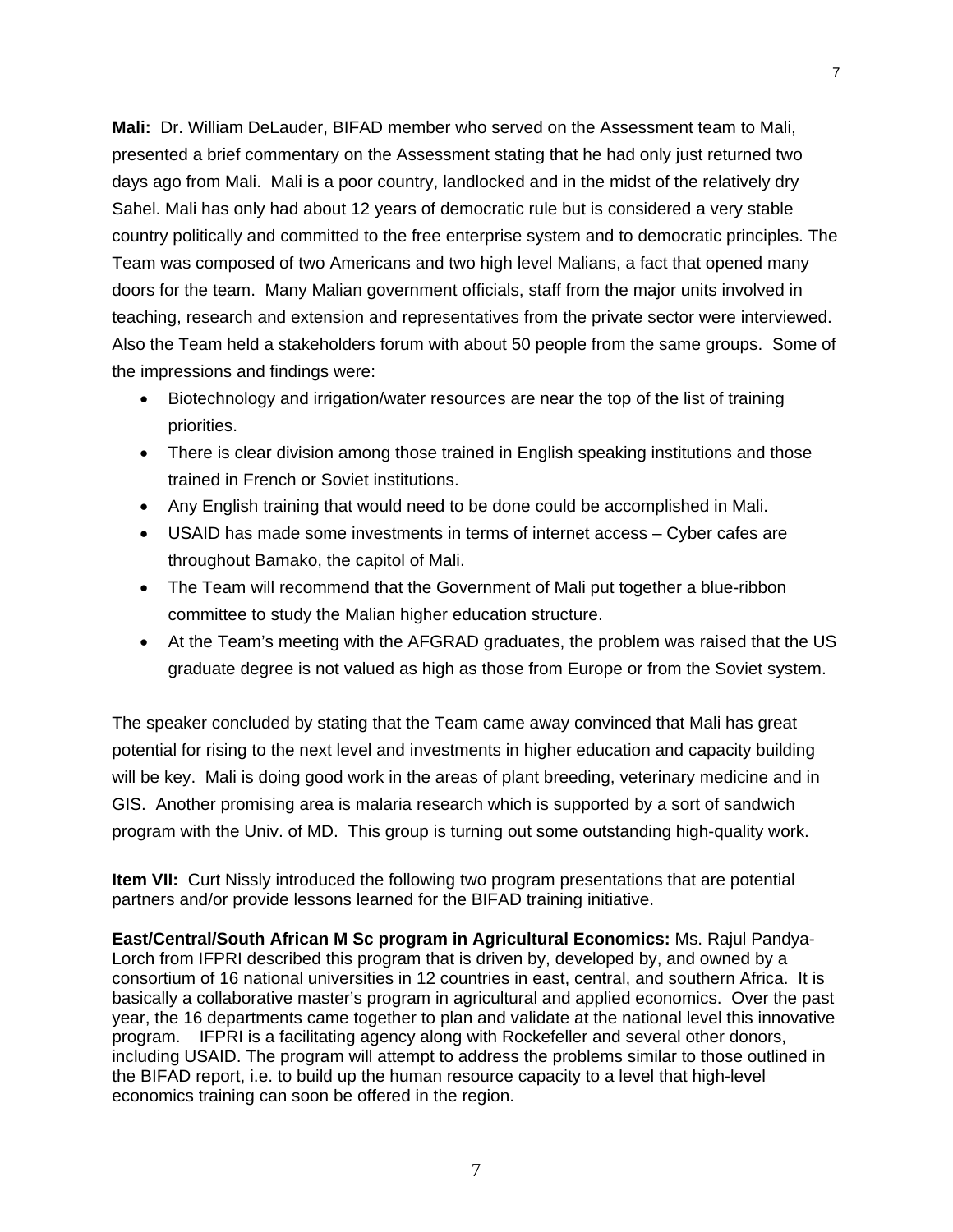This initiative has developed a plan with a demand driven approach, one that is driven by the client's needs and with client orientation.

The program will take five semesters, with the first two semesters as home courses being offered in the home institution. The third semester would basically be focused on specialized courses, offered at a shared facility, perhaps in Malawi or South Africa. The last two semesters then focus on the student thesis work at the home institution. If all goes well, the Program can be launched in September 2004.

**The USAID AFGRAD/ ATLAS training program:** Ms. Cristin Springet, EGAT/ED presented information on the follow-up activities of this 40 year long training program that targeted subsaharan Africa. The programs have trained over 4000 Africans in long-term training and 1000s more in numerous short-term programs and in-country programs. An impact study to evaluate aspects of the program has been designed and will be implemented and completed by May 2004. Among its other objectives, the study will look at the value of US based training to the individuals and to the US itself. Also, the professional enhancement and alumni association building aspects of the program will be evaluated.

Dr. John Yopp, who was involved with the program from 1989 to 2000 while serving as a member of the executive graduate dean's committee of the African-American Institute, management entity, presented the main and important lessons learned:

1) A recount of the positive features of the programs from 1963-2002. Here was emphasized the unusual accomplishment of the programs in having a 95% return rate; 60% of the graduates in post-secondary educational posts; the presence of the over 3400 alumna/alumni in virtually every ministry, every government post, every business, and the agricultural and health professions; the high number of distinguished graduates; the 48% women and increased number of non-majority recipients. In addition, 52 countries in Africa were involved, making this alumni/alumna population a tremendous asset for future programs. No other fellowship program compares in scope and impact.

2) The professionalism and dedication of the African-American Institute (AAI) staff was exceptional in the program and the AAI reps in country (of course, there were some exceptions). These too, are resources to be tapped. They include Michelle Roberts, Elizabeth Ward , Yolande Zahler, and Bella Endeshaw.

3) It is felt by the academic community that one of the greatest assets of the programs was due to the agreement with the council of Graduate Schools (CGS) in having an Executive Committee of hand-picked Graduate Deans dedicated to making policies, interviewing students, assessing in-country needs, and providing essential assessments and evaluations of the applicants so that an objective determination of their success probability in the graduate programs could be determined. This was an essential feature in the success rate in completion and graduation of the fellows. It should be retained in any future program. Also pointed out was the provision of about 20% of the funding in the form of tuition scholarships to match the funding from AID. It took the support of the deans and the larger advocacy of the Council of Graduate Schools to achieve this. This has not been fully appreciated. A partnership with the academic community for objectivity is essential.

4) Recommendations for any future program were given. many of these are opinions derived from association with the deans for 12 years, across both programs. These included: a. There should be an emphasis on English language training because of the utility of this language in the world of today. The success of the AFGRAD/ATLAS programs in identifying